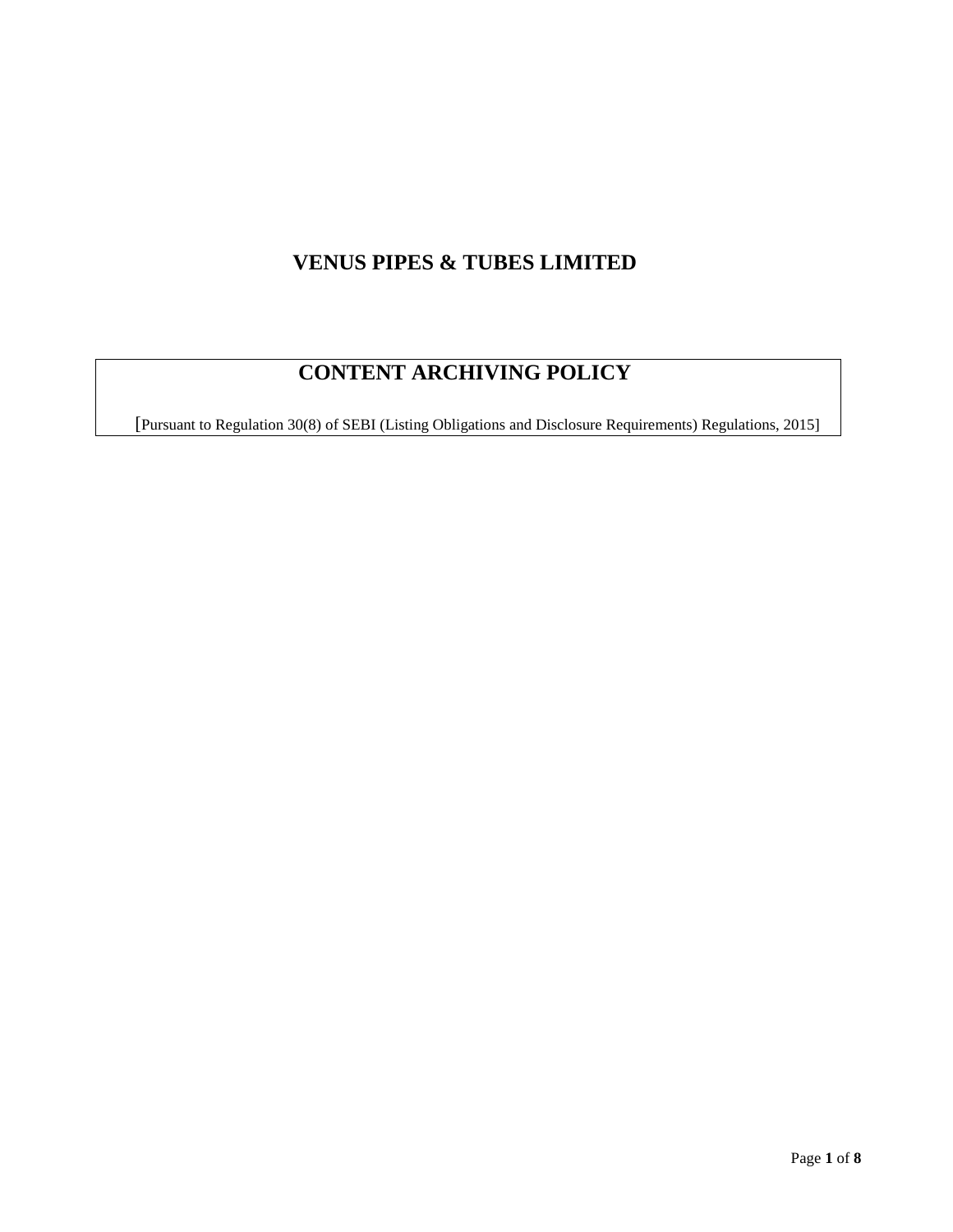## **CONTENT ARCHIVING POLICY**

#### **1. BACKGROUND**

- 1.1 The website of Venus Pipes & Tubes Limited ("**Company**") contains information on its business and operations for information and awareness of stakeholders. The website is regularly updated and certain information and documents are archived periodically.
- 1.2 Pursuant to Regulation 30(8) of Securities and Exchange Board of India ("**SEBI**") (Listing Obligations and Disclosure Requirements) Regulations, 2015, as amended from time to time ("**SEBI LODR Regulations**"), this content archival policy ("**Policy**") has been framed to provide guidelines for archival of records and documents as statutorily required.
- 1.3 The Board of Directors of the Company, at its meeting held on October 21, 2021 approved the Policy. The Policy will be effective from October 21, 2021.

#### **2. OBJECTIVES OF THE POLICY**

2.1 Pursuant to Regulation 30(8) of the SEBI LODR Regulations, the Company shall disclose on its website all such events or information which has been disclosed to the Stock Exchange(s) under Regulation 30. Such disclosures shall also be hosted on the Company's website for a minimum period of five (5) years as statutorily required and thereafter as per the archival policy of the Company. The Policy shall be disclosed on the Company's website [www.venuspipes.com.](http://www.venuspipes.com/)

The major objectives of the policy are:

- a) Identification of information, documents, events, etc. which are required to be disclosed on the website of the Company;
- b) Ensuring that all the information is disclosed at the relevant time and with proper link and to maintain unanimity every time;
- c) Ensuring that all the information, documents, events disclosed on the website of the Company, unless otherwise specified in the Act, shall remain on the website for the period of five (5) years from the date of disclosure of such information, documents and events.
- d) Ensuring that after completion of five (5) years from date of disclosure of the respective documents/information/events, same should be moved to the respective archives folder on the website of the Company.
- e) Ensuring that documents/information, events which are required to be uploaded on the website for a particular period, shall be deleted after the due date without movement in archives folder.
- f) Ensuring that certain documents like Policies of the Company, Codes of Conduct and other documents which are required to be continuously displayed on the website, shall not be archived.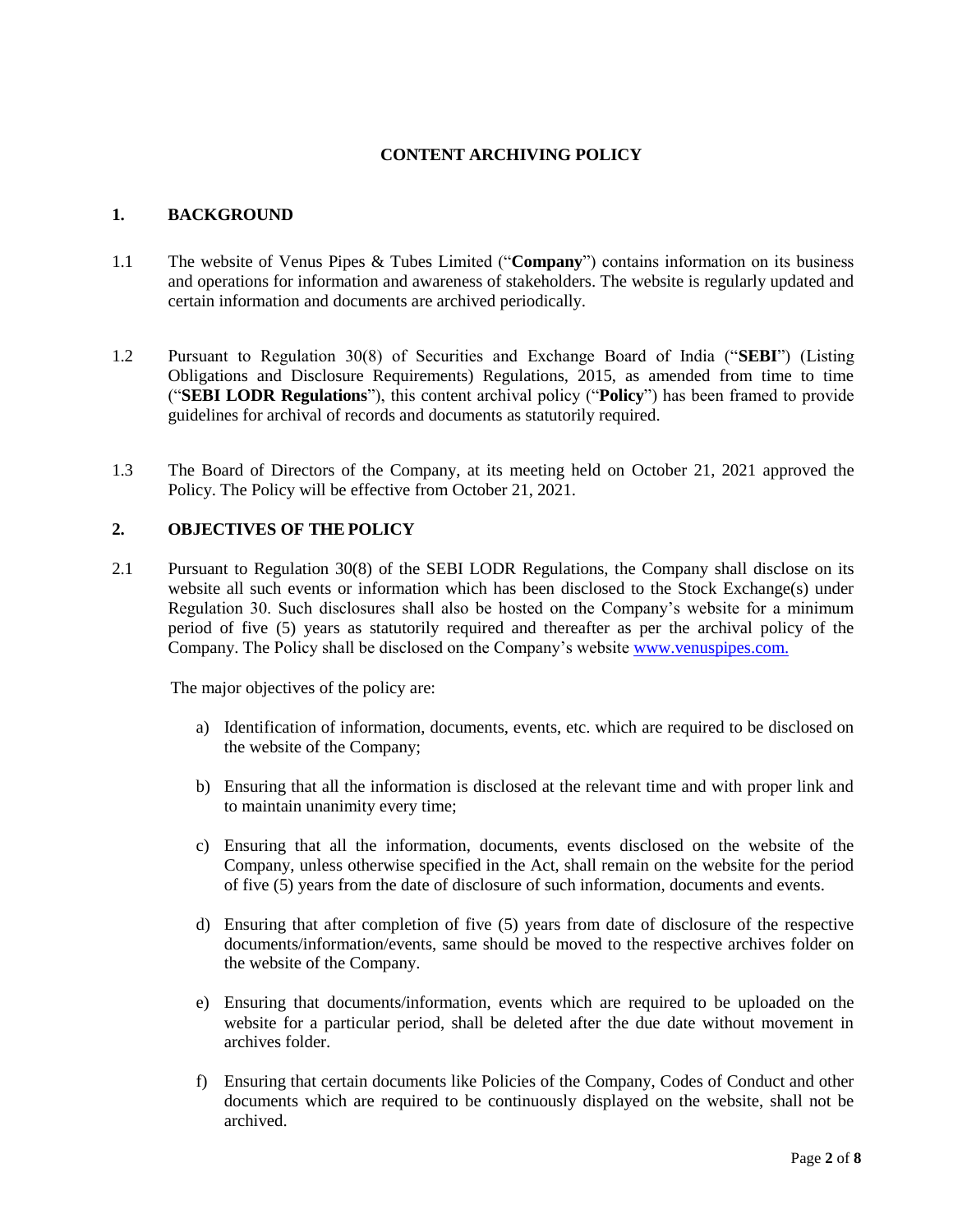## **3. POLICY**

- 3.1 The required documents, information, disclosures, notices, policies as provided under the SEBI LODR Regulations and the Companies Act, 2013 and the rules framed thereunder as amended from time to time ("**Act**"), which are required to be disclosed on the website, shall be uploaded on the website of the Company. The website of the Company shall be reviewed on regular intervals for ensuring that all the above-mentioned disclosures are available on the website of the Company as required.
- 3.2 These disclosures, unless otherwise mentioned in the Act itself, shall be hosted on the website for a minimum period of five (5) years and thereafter shall be moved/transferred to Archives folders under the respective heads / sub-folders, in a way so that these can be searched easily as and when required by any person. The documents/disclosures shall be kept in the archive folders for a further period of at least five (5) years in the manner as deemed appropriate by the Company.

### **A. The following information shall be uploaded on the website and shall be updated within two working days from the date of occurrence of change:**

- 1. Details of Company's business;
- 2. Terms and conditions of appointment of Independent Directors;
- 3. Composition of various committees of Board of Directors;
- 4. Code of conduct of Board of Directors and Senior Management Personnel;
- 5. Details of establishment of Vigil Mechanism/ Whistle Blower policy;
- 6. Criteria of making payments to non-executive directors, if the same has not been disclosed in annual report;
- 7. Policy on dealing with related party transactions;
- 8. Policy for determining 'material' subsidiaries;
- 9. Details of familiarization programmes imparted to Independent Directors including the following details:
	- a) number of programmes attended by independent directors (during the year and on a cumulative basis till date);
	- b) number of hours spent by independent directors in such programmes (during the year and on cumulative basis till date); and
	- c) other relevant details.
- 10. Email address for grievance redressal and other relevant details;
- 11. Contact information of the designated officials who are responsible for assisting and handling investor grievances;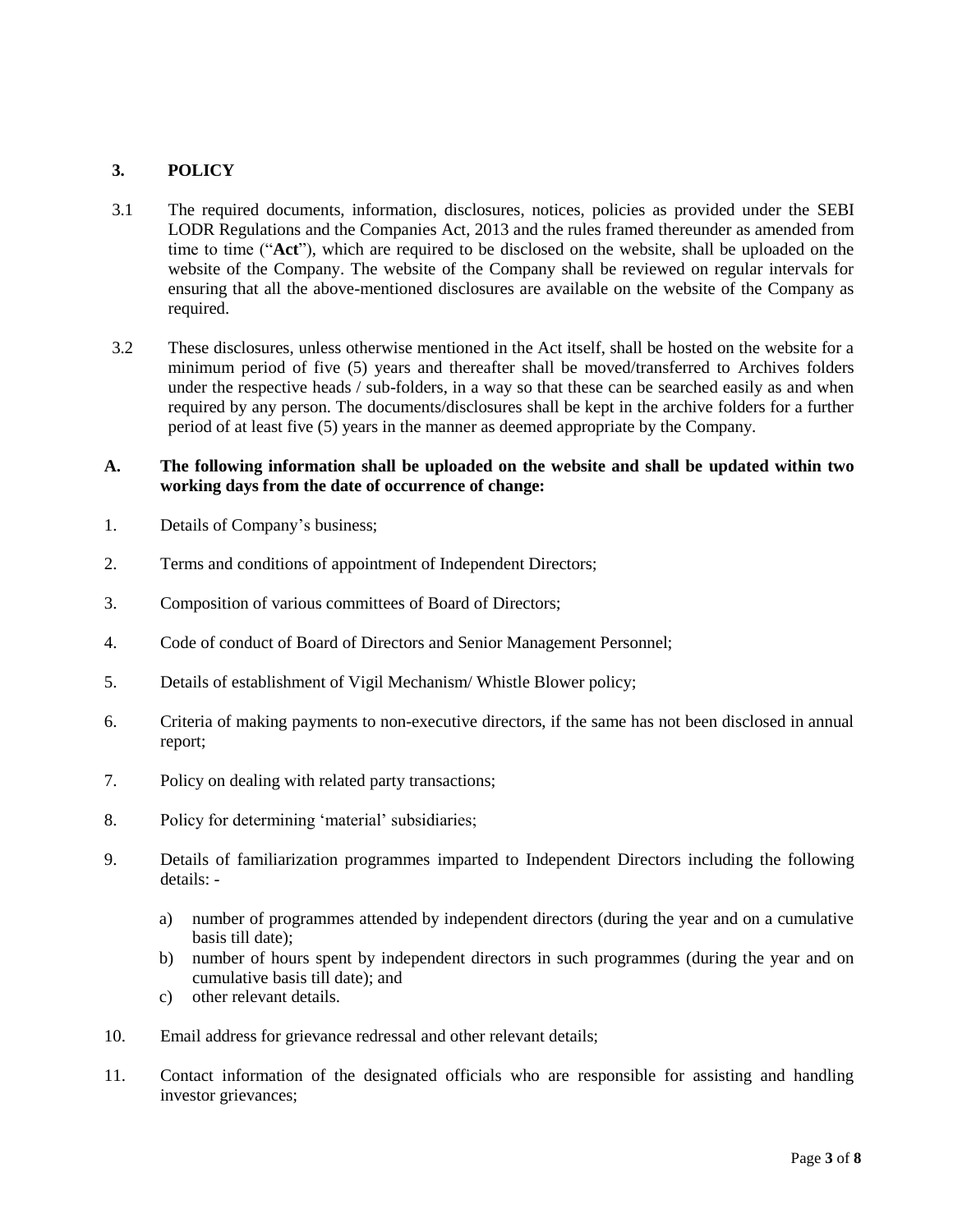- 12. Financial information including:
	- a) notice of meeting of the Board of Directors where financial results shall be discussed;
	- b) financial results, on conclusion of the meeting of the Board of Directors where the financial results were approved;
	- c) complete copy of the annual report including balance sheet, profit and loss account, director's report, corporate governance report etc.;
- 13. Shareholding pattern.
- 14. Details of agreements entered into with the media companies and/or their associates, etc.;
- 15. Schedule of analyst or institutional investor meet and presentations made to analysts or institutional investors simultaneously with submission to stock exchange.
- 16. New name and the old name of the Company, for a continuous period of one year, from the date of the last name change, if applicable;
- 17. The following information as specified in sub-regulation (1) of Regulation 47 of the SEBI LODR Regulations:
	- a) Notice of Board meeting where financial results shall be discussed;
	- b) Financial results, as specified in Regulation 33 of the SEBI LODR Regulaations, along-with the modified opinion(s) or reservation(s), if any, expressed by the auditor:

Provided that if the Company has submitted both standalone and consolidated financial results, the Company shall publish consolidated financial results along-with (1) turnover, (2) profit before tax and (3) profit after tax, on a stand-alone basis, as a foot note; and a reference to the places, such as the website of Company and stock exchange(s), where the standalone results of the Company are available.

- c) Statements of deviation(s) or variation(s) as specified in sub-regulation (1) of Regulation 32 on quarterly basis, after review by audit committee and its explanation in directors report in annual report;
- d) Notices given to shareholders by advertisement.
- 18. All credit ratings obtained by the Company for all its outstanding instruments, updated immediately as and when there is any revision in any of the ratings.
- 19. Separate audited financial statements of each subsidiary of the Company in respect of a relevant financial year, uploaded at least 21 days prior to the date of the annual general meeting which has been called to inter alia consider accounts of that financial year;
- 20. Any other information as required to be disclosed on the website of the Company as per the requirement of Regulation 46 of the SEBI LODR Regulations.
- **B. The following information shall be uploaded on the website as soon as it is disclosed to Stock Exchanges and shall be archived after a period of five years:**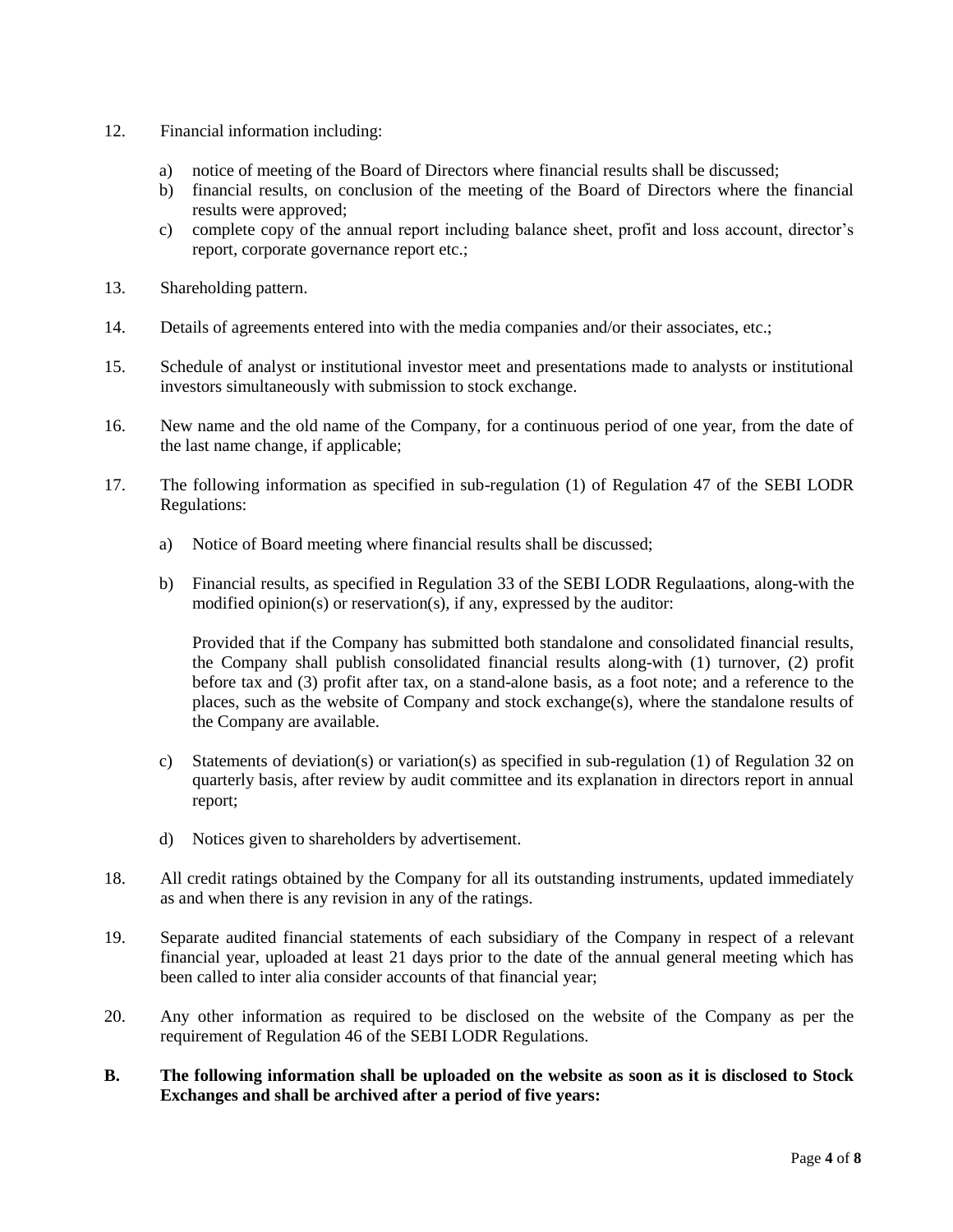- 1. Acquisition(s) (including agreement to acquire), scheme of arrangement (amalgamation/ merger/demerger/restructuring), or sale or disposal of any unit(s), division(s) or subsidiary of the Company or any other restructuring;
- 2. Issuance or forfeiture of securities, split or consolidation of shares, buyback of securities, any restriction on transferability of securities or alteration in terms or structure of existing securities including forfeiture, reissue of forfeited securities, alteration of calls, redemption of securities etc.;
- 3. Revision in rating(s);
- 4. Outcome of meetings of the Board of Directors:
	- a) Dividends and/or cash bonuses recommended or declared or the decision to pass any dividend and the date on which dividend shall be paid/dispatched.
	- b) Any cancellation of dividend with reasons thereof.
	- c) Board of Director's decision on buyback of securities.
	- d) Board of Directors' decision of fund raising proposed to be undertaken.
	- e) Increase in capital by issue of bonus shares through capitalization including the date on which such bonus shares shall be credited/dispatched.
	- f) Reissue of forfeited shares or securities, or the issue of shares or securities held in reserve for future issue or the creation in any form or manner of new shares or securities or any other rights, privileges or benefits to subscribe to;
	- g) Short particulars of any other alterations of capital, including calls;
	- h) Financial results;
	- i) Board of Directors' decision on voluntary delisting from stock exchange(s).
- 5. Agreements (viz. shareholder agreement(s), joint venture agreement(s), family settlement agreement(s) (to the extent that it impacts management and control of the Company), agreement(s)/treaty(ies)/contract(s) with media companies which are binding and not in normal course of business, revision(s) or amendment(s) and termination(s) thereof;
- 6. Fraud/defaults by promoter or key managerial personnel or by Company or arrest of key managerial personnel or promoter;
- 7. Change in Directors, Key Managerial Personnel (Managing Director, Chief Executive Officer, Chief Financial Officer, Company Secretary etc.), Statutory Auditor and Compliance Officer;
- 8. In case of resignation of the auditor of the Company, detailed reasons for resignation of auditor, as given by the said auditor.
- 9. In case of resignation of an Independent Director of the Company:
	- a) Detailed reasons for the resignation of independent directors as given by the said director;
	- b) Confirmation from the independent director confirming that there is no other material reasons other than those provided under clause 9(a) above.
- 10. Appointment or discontinuation of share transfer agent;
- 11. Corporate debt restructuring;
- 12. One-time settlement with a bank;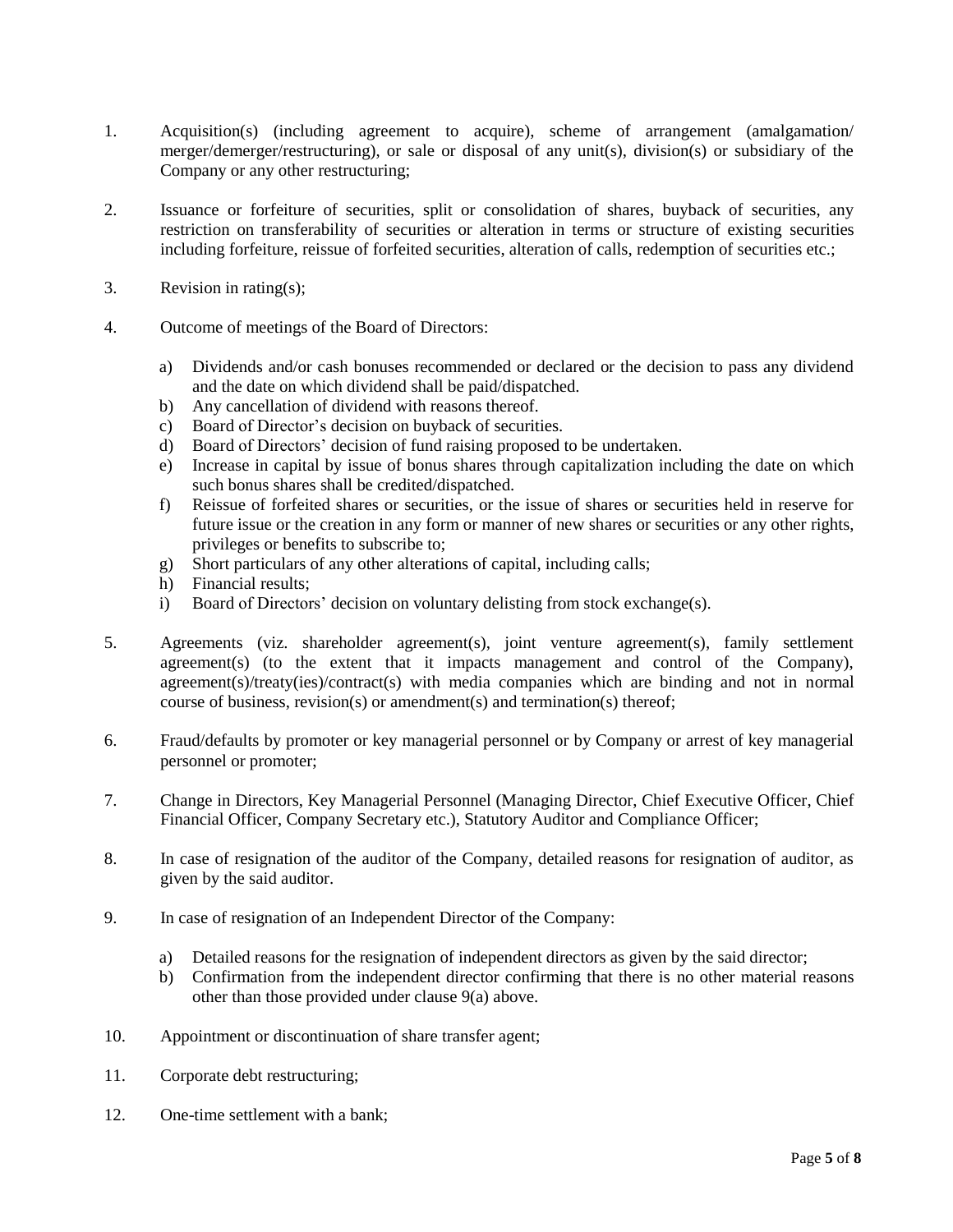- 13. Reference to Board for Industrial and Financial Reconstruction and winding-up petition filed by any party/creditors;
- 14. Issuance of notices, call letters, resolutions and circulars sent to shareholders, debenture holders or creditors or any class of them or advertised in the media by the Company;
- 15. Proceedings of annual and extraordinary general meetings of the Company;
- 16. Amendments to memorandum and articles of association of Company, in brief;
- 17. Schedule of analyst or institutional investor meet and presentations on financial results made by the Company to analysts or institutional investors;
- 18. The following events in relation to the corporate insolvency resolution process ("**CIRP**") of a listed corporate debtor under the Insolvency and Bankruptcy Code, 2016 (**Insolvency Code**):
	- a) Filing of application by the corporate applicant for initiation of CIRP, also specifying the amount of default;
	- b) Filing of application by financial creditors for initiation of CIRP against the corporate debtor, also specifying the amount of default;
	- c) Admission of application by the Tribunal, along with amount of default or rejection or withdrawal, as applicable ;
	- d) Public announcement made pursuant to order passed by the Tribunal under section 13 of Insolvency Code;
	- e) List of creditors as required to be displayed by the corporate debtor under Regulation 13(2)(c) of the IBBI (Insolvency Resolution Process for Corporate Persons) Regulations, 2016;
	- f) Appointment/ replacement of the Resolution Professional;
	- g) Prior or post-facto intimation of the meetings of Committee of Creditors;
	- h) Brief particulars of invitation of resolution plans under Section 25(2)(h) of Insolvency Code in the Form specified under Regulation 36A(5) of the IBBI (Insolvency Resolution Process for Corporate Persons) Regulations, 2016;
	- i) Number of resolution plans received by Resolution Professional;
	- j) Filing of resolution plan with the Tribunal;
	- k) Approval of resolution plan by the Tribunal or rejection, if applicable;
	- l) Specific features and details of the resolution plan as approved by the Adjudicating Authority under the Insolvency Code, not involving commercial secrets, including details such as:
		- (i) Pre and Post net-worth of the company;
		- (ii) Details of assets of the company post CIRP;
		- (iii) Details of securities continuing to be imposed on the companies' assets;
		- (iv) Other material liabilities imposed on the company;
		- (v) Detailed pre and post shareholding pattern assuming 100% conversion of convertible securities;
		- (vi) Details of funds infused in the company, creditors paid-off;
		- (vii) Additional liability on the incoming investors due to the transaction, source of such funding etc.;
		- (viii) Impact on the investor revised P/E, RONW ratios etc;
		- (ix) Names of the new promoters, key managerial persons(s), if any and their past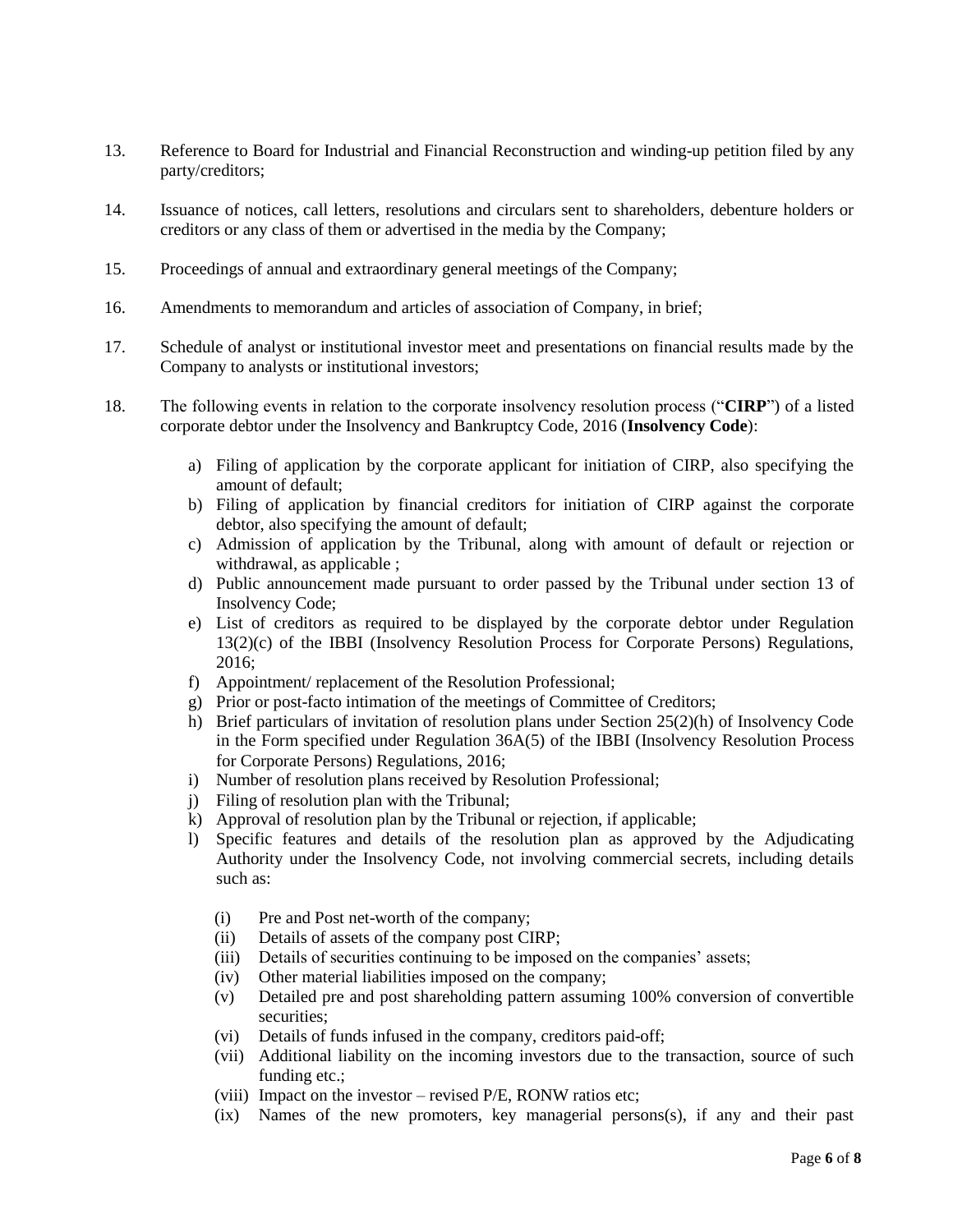experience in the business or employment. In case where promoters are companies, history of such company and names of natural persons in control;

- (x) Brief description of business strategy.
- m) Any other material information not involving commercial secrets.
- n) Proposed steps to be taken by the incoming investor/acquirer for achieving the minimum public shareholding;
- o) Quarterly disclosure of the status of achieving the minimum public shareholding;
- p) The details as to the delisting plans, if any approved in the resolution plan.
- 19. In case of initiation of forensic audit (by whatever name called), the following information:
	- a) The fact of initiation of forensic audit along-with name of entity initiating the audit and reasons for the same, if available;
	- b) Final forensic audit report (other than for forensic audit initiated by regulatory / enforcement agencies) on receipt by the Company along with comments of the management, if any.
- 20. Commencement or any postponement in the date of commencement of commercial production or commercial operations of any unit/division;
- 21. Change in the general character or nature of business brought about by arrangements for strategic, technical, manufacturing, or marketing tie-up, adoption of new lines of business or closure of operations of any unit/division (entirety or piecemeal);
- 22. Capacity addition or product launch;
- 23. Awarding, bagging/ receiving, amendment or termination of awarded/bagged orders/ contracts not in the normal course of business;
- 24. Agreements (viz. loan agreement(s) (as a borrower) or any other agreement(s) which are binding and not in the normal course of business) and revision(s) or amendment(s) or termination(s) thereof;
- 25. Disruption of operations of any one or more units or division of the Company due to natural calamity (earthquake, flood, fire etc.), force majeure or events such as strikes, lockouts etc.;
- 26. Effect(s) arising out of change in the regulatory framework applicable to the Company;
- 27. Litigation(s)/dispute(s)/regulatory action(s) with impact;
- 28. Fraud/defaults etc. by directors (other than key managerial personnel) or employees of Company;
- 29. Options to purchase securities including any ESOP/ESPS schemes;
- 30. Giving of guarantees or indemnity or becoming a surety for any third party;
- 31. Granting, withdrawal, surrender, cancellation or suspension of key licenses or regulatory approvals;
- 32. Any other information/event viz. major development that is likely to affect business, e.g. emergence of new technologies, expiry of patents, any change of accounting policy that may have a significant impact on the accounts, etc. and brief details thereof and any other information which is exclusively known to the Company which may be necessary to enable the holders of securities of the Company